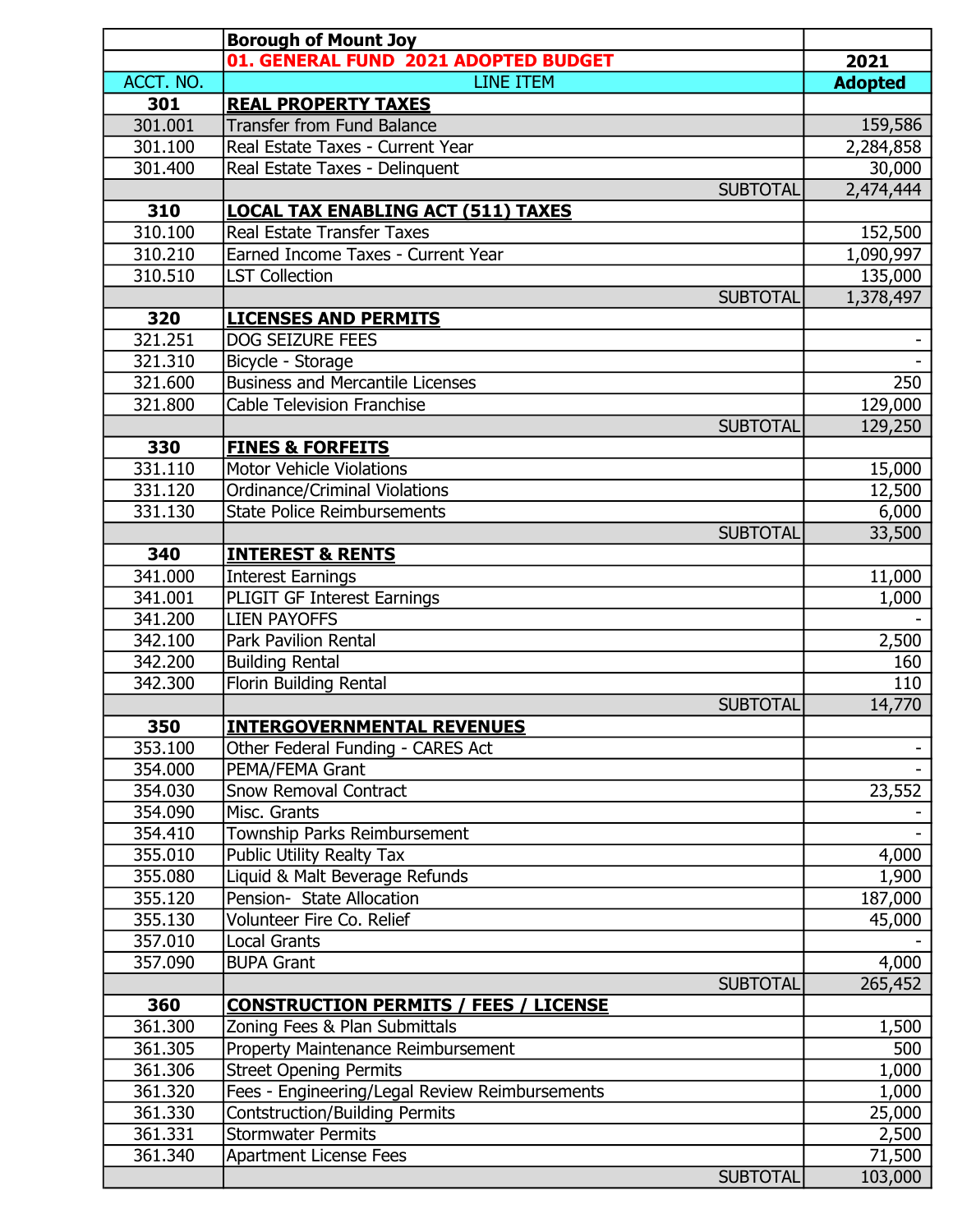|                    | 01. GENERAL FUND 2021 ADOPTED BUDGET                  | 2021           |
|--------------------|-------------------------------------------------------|----------------|
| ACCT. NO.          | <b>LINE ITEM</b>                                      | <b>Adopted</b> |
| 360                | <b>DEPARTMENTAL EARNINGS</b>                          |                |
| 362.100            | <b>Police Services</b>                                | 9,000          |
|                    | <b>SUBTOTAL</b>                                       | 9,000          |
| 380                | <b>MISCELLANEOUS REVENUE / REIMBURSEMENT</b>          |                |
| 380.010            | Misc. Revenue Receipts/Donations                      | 100            |
| 380.011            | Rotary Park Vending Machines                          |                |
| 380.012            | Misc. Reimbursements                                  | 1,000          |
| 383.001            | <b>Sidewalk Assessments</b>                           |                |
| 387.000            | Fees-In-Lieu of Taxes                                 | 7,500          |
| 387.012            | Lakes Phase 2 Services Contract                       | 1,812          |
|                    | <b>SUBTOTAL</b>                                       | 10,412         |
| 389-390            | <b>MISCELLANEOUS REVENUE / REIMBURSEMENTS</b>         |                |
| 391.010            | Sale of Property & Supplies                           |                |
| 391.020            | Sale of PW Property & Supplies                        | 1,000          |
|                    | <b>SUBTOTAL</b>                                       | 1,000          |
| 392.013            | Authority Utility Reimbursement                       | 9,000          |
| 392.015            | <b>Authority Maintenance Reimbursement</b>            | 5,500          |
| 392.270            | <b>Transfer from Refuse Fund</b>                      | 225,000        |
|                    | <b>SUBTOTAL</b>                                       | 239,500        |
| 395.001            | Refund of Prior Years Expenditures                    | 13,000         |
|                    | <b>SUBTOTAL</b>                                       | 13,000         |
|                    | <b>Total Receipts &amp; Balance</b>                   | 4,671,825      |
|                    | <b>EXPENDITURES</b>                                   |                |
|                    | <b>GENERAL GOVERNMENT</b>                             |                |
| 400                | <b>GENERAL GOVERNMENT - ADMINISTRATION</b>            |                |
| 400.111            | Salaries of Councilpersons                            | 4,980          |
| 400.116            | Salary of Mayor                                       | 840            |
| 400.142            | Receptionist Wages                                    | 24,180         |
| 400.143            | <b>Administrative Assistant Wages</b>                 | 37,602         |
| 400.174            | Training<br><b>Tuition Reimbursement</b>              | 250            |
| 400.179            |                                                       | 2,880          |
| 400.183            | Overtime Wages                                        | 600            |
| 400.200<br>400.238 | Materials & Supplies<br>Uniforms / Clothing Allowance | 4,000<br>400   |
| 400.300            | General Expense                                       | 7,000          |
| 400.310            | <b>Banking Service Charges</b>                        | 350            |
| 400.311            | <b>Auditing Services</b>                              | 40,000         |
| 400.321            | <b>Phone Communication Service</b>                    | 5,200          |
| 400.330            | <b>Vehicle Operating Expense</b>                      | 300            |
| 400.340            | <b>Advertising and Printing</b>                       | 2,500          |
| 400.375            | Equipment Maintenance & Repair                        | 500            |
| 400.420            | Dues/Subscriptions/Conventions                        | 3,600          |
| 400.450            | <b>Contracted Services</b>                            | 35,000         |
| 400.540            | Lakes Phase 2 - Services Contributions                | 572            |
| 400.750            | Minor Equipment Purchase/Rental                       | 500            |
| 401.121            | Salary of Manager                                     | 81,885         |
| 402.114            | Salary of Treasurer                                   | 500            |
| 402.130            | Finance & Business Administrator Wages                | 49,721         |
| 404.314            | <b>Borough Legal Services</b>                         | 15,000         |
| 404.316            | Reimbursable Legal Services                           | 100            |
|                    | <b>SUBTOTAL</b>                                       | 318,460        |
| 403                | <b>GENERAL GOVERNMENT - TAX COLLECTION</b>            |                |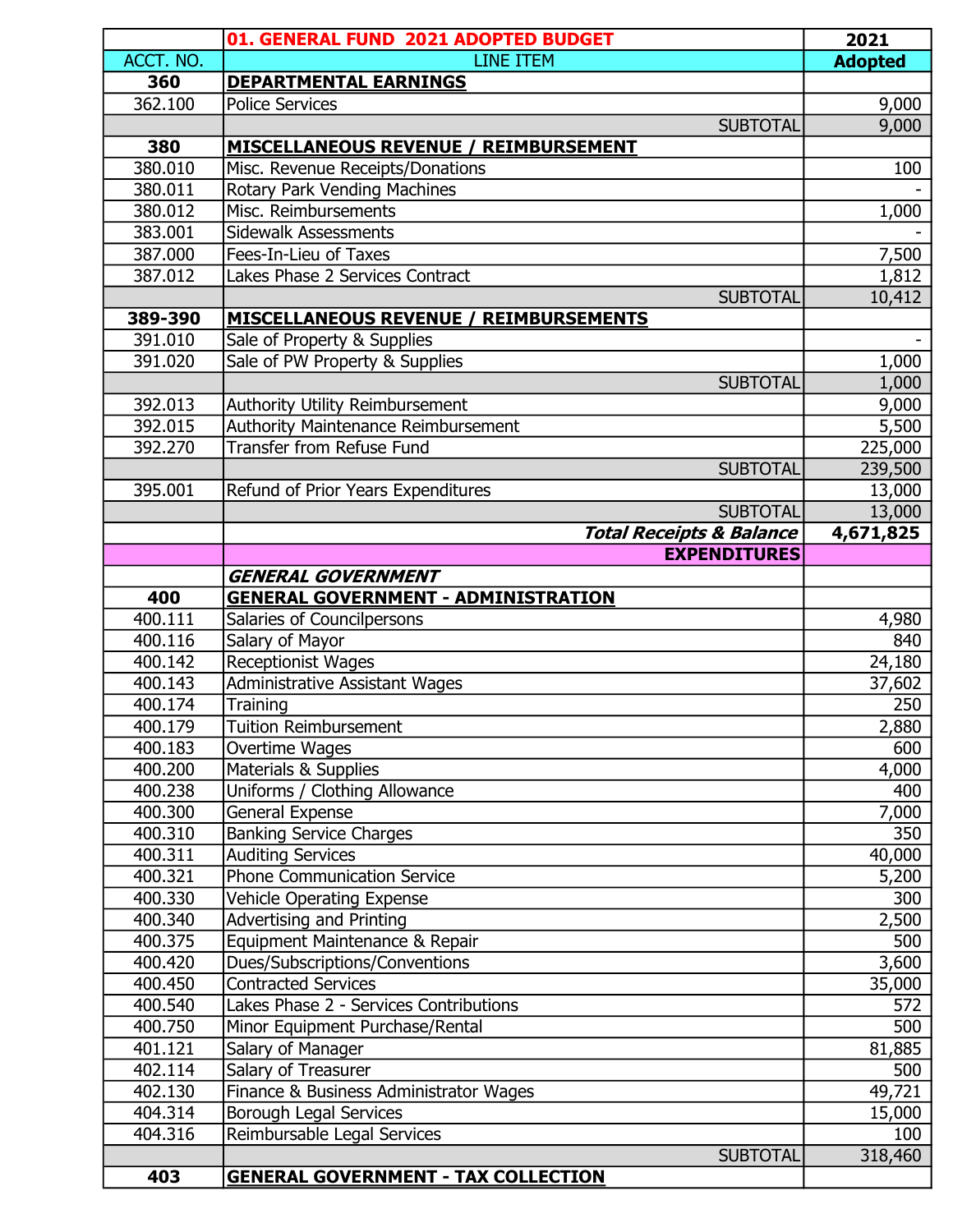|                    | 01. GENERAL FUND 2021 ADOPTED BUDGET                               | 2021           |
|--------------------|--------------------------------------------------------------------|----------------|
| ACCT. NO.          | <b>LINE ITEM</b>                                                   | <b>Adopted</b> |
| 403.300            | <b>EIT Collection Fees</b>                                         | 17,000         |
| 403.302            | Real Estate Delinquent Tax Collection Fees                         | 1,300          |
| 403.303            | Real Estate Transfer Tax Collection Fees                           | 8,000          |
| 403.305            | <b>LST Collection Fees</b>                                         | 3,600          |
| 403.450            | <b>County Tax Collection Fees</b>                                  | 3,800          |
| 403.900            | <b>Real Estate Tax Appeals</b>                                     |                |
|                    | <b>SUBTOTAL</b>                                                    | 33,700         |
| 409                | <b>GENERAL GOVERNMENT - MUNICIPAL BUILDING</b>                     |                |
| 409.111            | Maintenance Employee Wages                                         | 5,084          |
| 409.200            | Materials & Supplies                                               | 4,000          |
| 409.360            | Utilities (Gas & Electric)                                         | 11,000         |
| 409.370            | Maintenance & Repairs                                              | 9,000          |
| 409.371            | <b>Building Purchase</b>                                           |                |
| 409.372            | Rail Enhancements Maintenance and Repairs                          |                |
|                    | <b>SUBTOTAL</b>                                                    | 29,084         |
|                    | <b>TOTAL GENERAL GOVERNMENT</b>                                    | 381,244        |
|                    |                                                                    |                |
|                    | <b>PUBLIC SAFETY</b>                                               |                |
| 410                | <b>PROTECTION TO PERSONS &amp; PROPERTY - POLICE</b>               |                |
| 410.122            | Salary of Chief                                                    | 94,800         |
| 410.130            | Salary of Patrol Officers                                          | 924,382        |
| 410.135            | PT Patrol Officers Wages                                           | 25,000         |
| 410.137            | PT Clerks Wages                                                    | 40,269         |
| 410.140            | FT Administrative Assistant Wages                                  | 41,874         |
| 410.174            | <b>Training Expense</b>                                            | 25,000         |
| 410.179            | <b>Tuition Reimbursement</b>                                       | 5,000          |
| 410.182            | Longevity Pay                                                      | 10,900         |
| 410.183            | Overtime Wages                                                     | 60,000         |
| 410.200            | Materials & Supplies<br><b>Uniforms</b>                            | 5,000          |
| 410.238<br>410.300 |                                                                    | 20,000         |
| 410.301            | <b>General Expense</b><br>General Expense Civil Service Commission | 11,000<br>500  |
| 410.314            | <b>Legal Fees</b>                                                  | 10,000         |
| 410.315            | Legal Fees Civil Service Commission                                | 2,000          |
| 410.321            | <b>Phone Communication Expense</b>                                 | 18,000         |
| 410.326            | Vehicle Equipment Maintenance & Repair/Radio Repair                | 5,000          |
| 410.330            | <b>Vehicle Operating Expense</b>                                   | 16,000         |
| 410.336            | Vehicle Purchase/Lease                                             |                |
| 410.340            | Advertising                                                        | 500            |
| 410.370            | Vehicle Maintenance/Repair                                         | 7,500          |
| 410.420            | Dues and Subscriptions                                             | 1,000          |
| 410.450            | <b>Contracted Services</b>                                         | 39,000         |
| 410.470            | Building Maintenance and Repair                                    | 3,000          |
| 410.491            | Dog Housing                                                        | 500            |
| 410.500            | Drug Task Force Contribution                                       | 8,500          |
| 410.750            | Minor Equipment Purchase/Rental                                    | 32,000         |
|                    | <b>SUBTOTAL</b>                                                    | 1,406,725      |
| 411                | <b>PROTECTION TO PERSONS &amp; PROPERTY - FIRE</b>                 |                |
| 411.174            | Fire Department Mount Joy Training Expenses                        | 6,000          |
| 411.500            | Contribution to Fire Department Mount Joy                          | 63,500         |
| 411.520            | <b>Contribution to Fire Police</b>                                 | 4,000          |
| 411.550            | Volunteer Fire Relief Association                                  | 45,000         |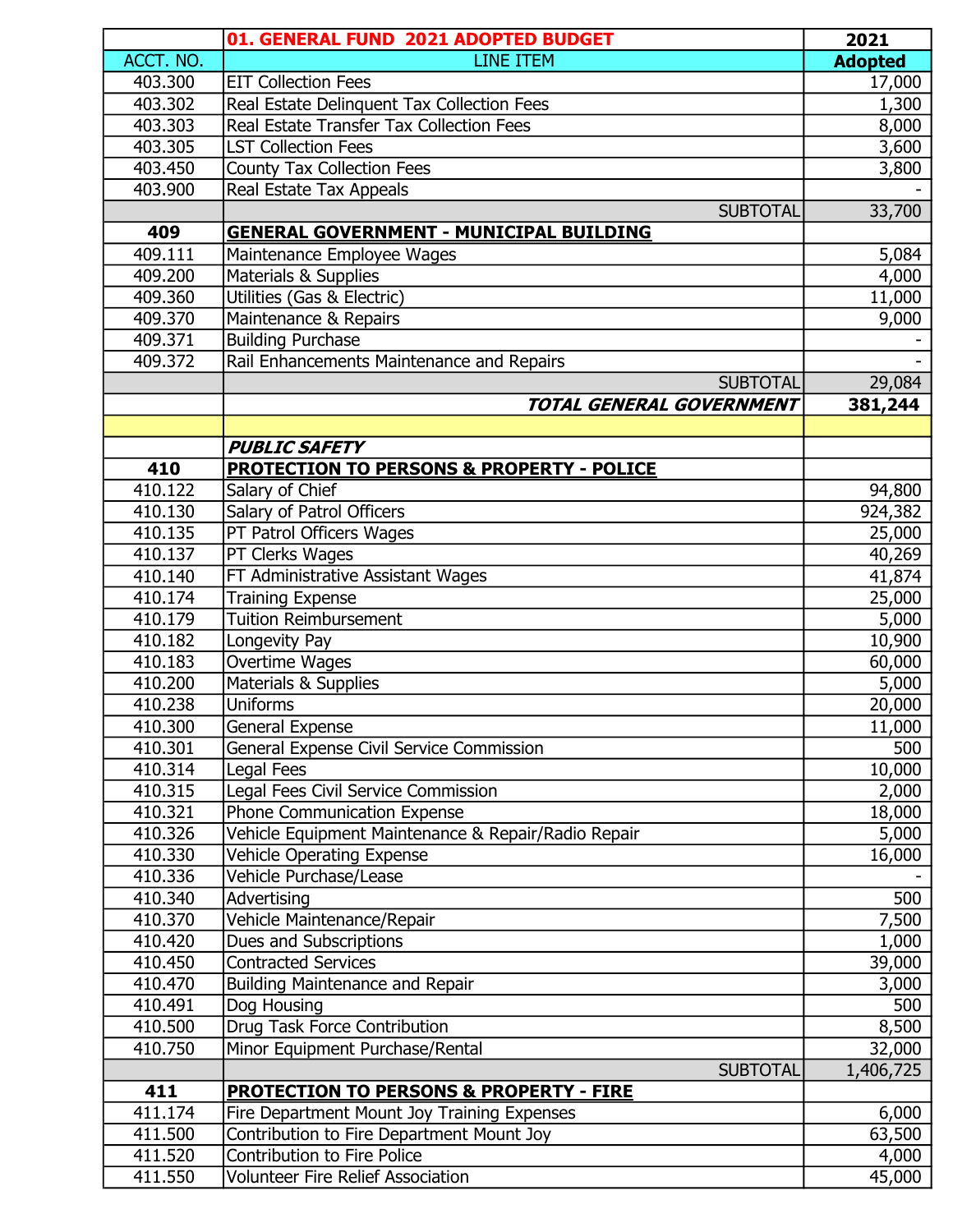|           | 01. GENERAL FUND 2021 ADOPTED BUDGET                                     | 2021           |
|-----------|--------------------------------------------------------------------------|----------------|
| ACCT. NO. | <b>LINE ITEM</b>                                                         | <b>Adopted</b> |
| 411.740   | Fire Department Mount Joy Major Equipment Contribution                   | 69,000         |
|           | <b>SUBTOTAL</b>                                                          | 187,500        |
| 415       | <b>EMERGENCY MANAGEMENT I</b>                                            |                |
| 415.000   | <b>Emergency Management</b>                                              | 2,000          |
|           | <b>SUBTOTAL</b>                                                          | 2,000          |
|           | <b>TOTAL PUBLIC SAFETY</b>                                               | 1,596,225      |
|           |                                                                          |                |
| 415       | <b>EMERGENCY MANAGEMENT II</b>                                           |                |
| 415.530   | COVID-19 Expense                                                         | 5,000          |
|           | <b>SUBTOTAL</b>                                                          | 5,000          |
|           | <b>TOTAL EMERGENCY MANAGEMENT II</b>                                     | 5,000          |
|           |                                                                          |                |
| 414       | <b>ZONING / PLANNING DEPARTMENT</b>                                      |                |
| 414.102   | <b>PLANNING, ZONING &amp; CODES COMPLIANCE</b>                           |                |
| 414.120   | Salary of Sewage Enforcement Officer<br>Salaries of Zoning Hearing Board | 300            |
| 414.130   | Salary of Code/Zoning Enforcement Officer                                | 65,111         |
| 414.174   | Training                                                                 | 500            |
| 414.200   | <b>Materials &amp; Supplies</b>                                          | 400            |
| 414.300   | <b>General Expense</b>                                                   | 1,200          |
| 414.313   | <b>Engineering Review Fees</b>                                           | 1,000          |
| 414.314   | Legal Expenses                                                           | 5,000          |
| 414.316   | Reimbursable Engineering/Legal Review Fees                               | 250            |
| 414.330   | <b>Vehicle Operating Expense</b>                                         | 200            |
| 414.340   | <b>Advertising &amp; Printing</b>                                        | 1,500          |
| 414.370   | Vehicle Maintenance Expense                                              | 200            |
| 414.420   | Dues and Subscriptions                                                   | 400            |
| 414.450   | Contracted Services                                                      | 5,740          |
| 414.451   | <b>Building Permit Training Fees</b>                                     | 500            |
| 414.460   | <b>Property Maintenance</b>                                              | 1,000          |
| 414.470   | Apartment Inspection Fees                                                | 3,500          |
| 414.750   | Minor Equipment Purchase/Rental                                          |                |
|           | <b>SUBTOTAL</b>                                                          | 86,801         |
|           | <b>TOTAL ZONING / PLANNING DEPARTMENT</b>                                | 86,801         |
|           |                                                                          |                |
| 430       | <b>PUBLIC WORKS</b><br><b>HIGHWAYS - GENERAL</b>                         |                |
| 430.122   | Salary of Public Works Director                                          | 63,062         |
| 430.130   | Laborer Wages                                                            | 191,526        |
| 430.174   | Training                                                                 | 1,200          |
| 430.183   | Overtime Wages                                                           | 8,000          |
| 430.200   | Materials & Supplies                                                     | 6,000          |
| 430.238   | <b>Uniforms</b>                                                          | 1,500          |
| 430.300   | General Expense                                                          | 1,800          |
| 430.313   | Engineering                                                              | 10,000         |
| 430.314   | <b>Legal Services</b>                                                    | 3,000          |
| 430.321   | Phone Communication Expense                                              | 2,000          |
| 430.326   | Radio Communication Expense                                              | 3,000          |
| 430.330   | <b>Vehicle Operating Expense</b>                                         | 10,000         |
| 430.340   | Advertising                                                              | 3,000          |
| 430.360   | Utilities (Gas & Electric)                                               | 5,000          |
| 430.370   | Vehicle Maintenance & Repair                                             | 5,000          |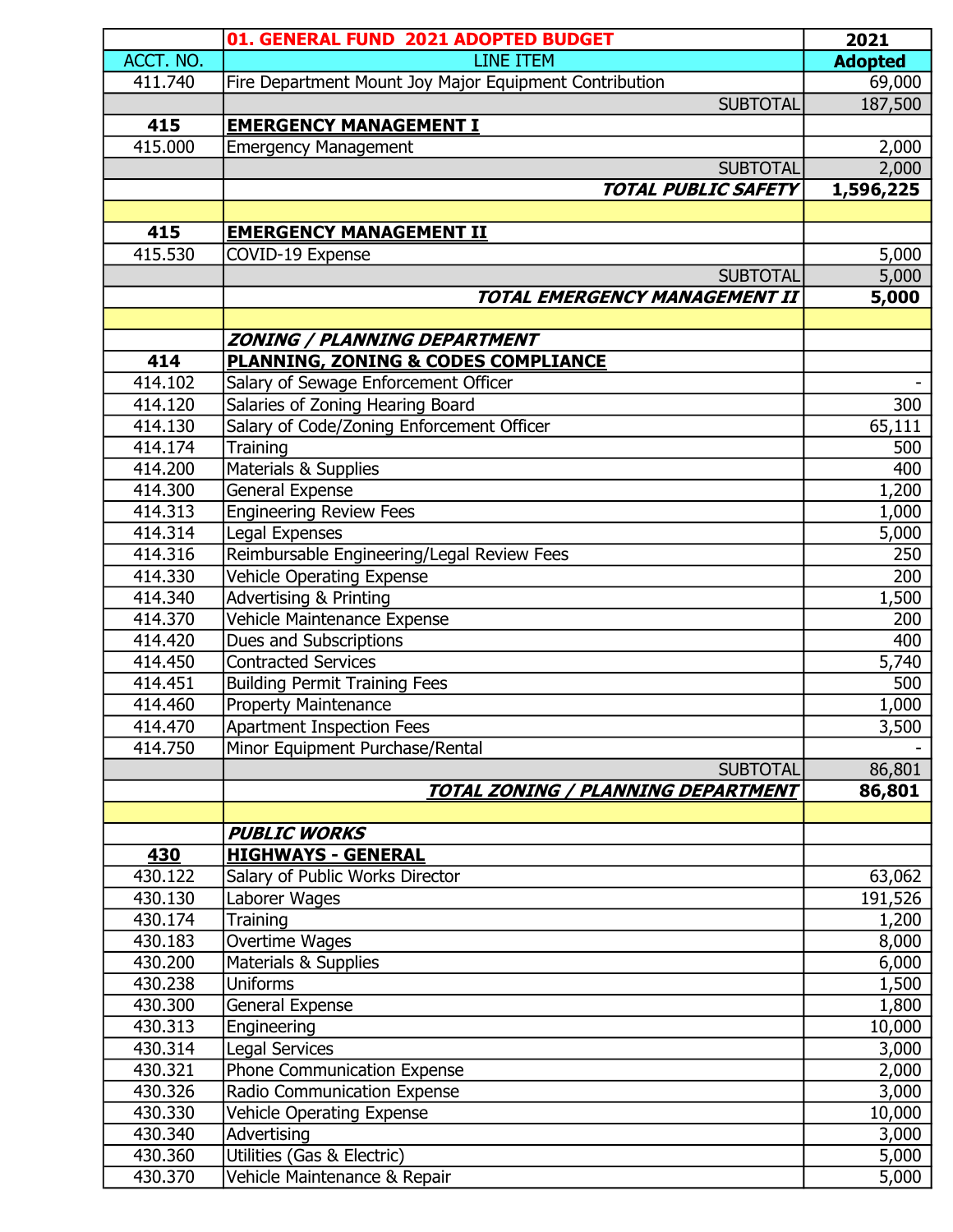|           | 01. GENERAL FUND 2021 ADOPTED BUDGET                            | 2021           |
|-----------|-----------------------------------------------------------------|----------------|
| ACCT. NO. | <b>LINE ITEM</b>                                                | <b>Adopted</b> |
| 430.375   | Equipment Maintenance & Repair                                  | 4,500          |
| 430.470   | <b>Building Maintenance &amp; Repair</b>                        | 4,000          |
| 430.750   | Minor Equipment Purchase/Rental                                 | 4,000          |
| 431.000   | <b>Street Sweeping</b>                                          | 6,000          |
| 434.000   | <b>Street Lighting</b>                                          | 108,000        |
| 435.600   | Reconstruction of Sidewalk and Crosswalks                       | 25,000         |
| 435.601   | Reconstruction/Repair of Sidewalks-Main St. Revitalization Area | 1,000          |
|           | <b>SUBTOTAL</b>                                                 | 466,588        |
| 432       | <b>HIGHWAY MAINTENANCE - SNOW &amp; ICE REMOVAL</b>             |                |
| 432.200   | Materials & Supplies                                            | 18,000         |
| 432.375   | Equipment Maintenance & Repairs                                 | 2,000          |
| 432.450   | <b>Contracted Services</b>                                      | 6,500          |
| 432.750   | Minor Equipment Purchase/Rental                                 | 2,000          |
|           | <b>SUBTOTAL</b>                                                 | 28,500         |
| 433       | <b>HIGHWAY MAINTENANCE - TRAFFIC CONTROL</b>                    |                |
| 433.000   | <b>Street Signs</b>                                             | 3,000          |
| 433.022   | <b>Street Painting/Marking</b>                                  | 4,000          |
| 433.360   | <b>Traffic Signal Utilities</b>                                 | 4,500          |
| 433.370   | Signals Maintenance & Repair                                    | 4,000          |
| 433.375   | Equipment Maintenance & Repair                                  | 500            |
| 433.750   | Minor Equipment Purchase/Rental                                 | 1,500          |
|           | <b>SUBTOTAL</b>                                                 | 17,500         |
| 438       | <b>HIGHWAY MAINTENANCE - TO HIGHWAYS AND BRIDGES</b>            |                |
| 438.200   | Materials & Supplies                                            | 12,000         |
| 438.600   | <b>Street &amp; Alley Maintenance</b>                           | 10,000         |
|           | <b>SUBTOTAL</b>                                                 | 22,000         |
| 446       | <b>STORMWATER MANAGEMENT</b>                                    |                |
| 446.130   | Salary of SW Management Enforcement Officer                     | 52,359         |
| 446.174   | Training                                                        | 500            |
| 446.200   | Materials & Supplies                                            | 1,000          |
| 446.313   | Engineering                                                     | 20,000         |
| 446.314   | <b>Legal Services</b>                                           | 5,000          |
| 446.321   | Phone/Data Plan                                                 | 1,000          |
| 446.370   | BMP Facility Maintenance and Repair                             | 5,000          |
| 446.371   | Infrastructure Maintenance and Repair                           | 20,000         |
| 446.420   | Dues and Subscriptions                                          | 1,000          |
| 446.450   | <b>Contracted Services</b>                                      | 6,000          |
|           | <b>SUBTOTAL</b>                                                 | 111,859        |
|           | <b>TOTAL PUBLIC WORKS</b>                                       | 646,447        |
|           |                                                                 |                |
| 451       | <b>PARKS DEPARTMENT - CULTURE &amp; RECREATION</b>              |                |
| 451.100   | <b>PARKS DEPARTMENT SHOP</b><br><b>Florin Station</b>           | 9,000          |
|           | <b>SUBTOTAL</b>                                                 | 9,000          |
| 454       | <b>PARKS &amp; PLAYGROUNDS</b>                                  |                |
| 454.122   | Parks Supervisor Wages                                          | 55,804         |
| 454.130   | Laborer Wages                                                   | 64,749         |
| 454.174   | Training                                                        | 1,000          |
| 454.183   | Overtime                                                        | 4,000          |
| 454.200   | Materials & Supplies                                            | 7,000          |
| 454.238   | <b>Uniforms</b>                                                 | 500            |
| 454.300   | General Expense                                                 | 1,000          |
|           |                                                                 |                |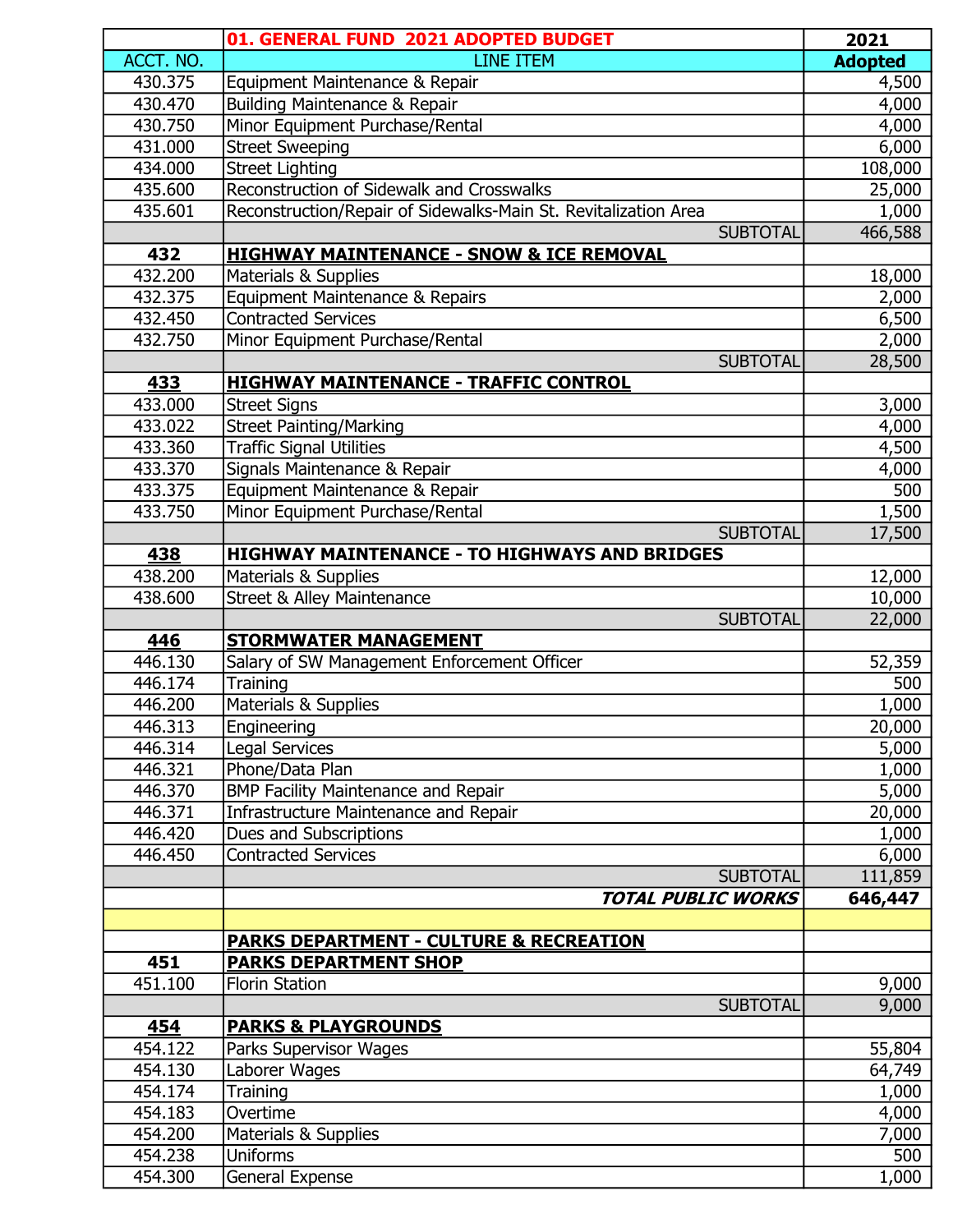|                | 01. GENERAL FUND 2021 ADOPTED BUDGET                        | 2021             |
|----------------|-------------------------------------------------------------|------------------|
| ACCT. NO.      | <b>LINE ITEM</b>                                            | <b>Adopted</b>   |
| 454.321        | Phone Expense                                               | 2,000            |
| 454.330        | <b>Vehicle Operating Expense</b>                            | 5,500            |
| 454.340        | Advertising                                                 | 500              |
| 454.360        | Utilities (Electric)                                        | 4,700            |
| 454.370        | Maintenance & Repair                                        | 2,000            |
| 454.375        | Equipment Maintenance & Repair                              | 6,000            |
| 454.400        | Tree Maintenance & Replacement                              | 16,000           |
| 454.450        | <b>Contracted Services</b>                                  | 7,500            |
| 454.600        | <b>Reconstruction/Major Repairs</b>                         | 10,000           |
| 454.750        | Minor Equipment Purchase/Rental                             | 2,000            |
|                | <b>SUBTOTAL</b>                                             | 190,253          |
| 455            | <b>SHADE TREES</b>                                          |                  |
| 455.000        | <b>Shade Trees</b>                                          | 500              |
| 455.370        | <b>Street Tree Maintenance</b>                              | 1,000            |
|                | <b>SUBTOTAL</b>                                             | 1,500            |
|                | <b>SUBTOTAL PARKS ONLY</b>                                  | 200,753          |
| 456            | <b>LIBRARY / OTHER ORGANIZATIONS</b>                        |                  |
| 456.370        | Mount Joy Historical Society Contribution                   | 3,500            |
| 456.371        | Mount Joy Food Bank Contribution                            | 4,750            |
| 456.500        | Milanoff Schock Library Contribution                        | 39,000           |
|                | <b>SUBTOTAL</b>                                             | 47,250           |
|                | <b>TOTAL CULTURE &amp; RECREATION</b>                       | 248,003          |
|                |                                                             |                  |
|                | <b>ECONOMIC / COMMUNITY DEVELOPMENT</b>                     |                  |
| 463            | <b>ECONOMIC DEVELOPMENT</b>                                 |                  |
| 463.000        | Main Street Program Contribution                            | 50,000           |
|                | <b>SUBTOTAL</b>                                             | 50,000           |
|                | TOTAL COMMUNITY DEVELOPMENT                                 | 50,000           |
|                |                                                             |                  |
|                | <b>DEBT SERVICE, INSURANCES &amp; CAPITAL PLANNING</b>      |                  |
| 471<br>471.100 | <b>DEBT SERVICE</b>                                         |                  |
| 471.200        | <b>General Obligation Notes</b><br><b>TAN Reimbursement</b> |                  |
| 472.100        | <b>General Obligation Interest</b>                          |                  |
|                | <b>SUBTOTAL</b>                                             | 25,000<br>25,000 |
| 486            | <b>INSURANCE</b>                                            |                  |
| 486.352        | Casualty, Liability, Bonds                                  | 75,435           |
| 486.354        | <b>Workers Compensation</b>                                 | 81,500           |
|                | <b>SUBTOTAL</b>                                             | 156,935          |
| 487            | <b>EMPLOYEE BENEFITS</b>                                    |                  |
| 487.153        | Disability Insurance                                        | 3,732            |
| 487.155        | Self Insured Medical Payments                               | 20,000           |
| 487.156        | <b>Hospitalization Major Medical</b>                        | 747,786          |
| 487.158        | Life Insurance                                              | 2,286            |
| 487.160        | Pension                                                     | 322,366          |
| 487.161        | <b>Employer Taxes</b>                                       | 141,000          |
| 487.162        | Unemployment Insurance                                      | 11,000           |
| 487.163        | Vision/Dental Reimbursement Benefit                         | 8,000            |
| 489.000        | Miscellaneous Expenses                                      |                  |
| 491.000        | Refund of Prior Year Revenue                                |                  |
|                | <b>SUBTOTAL</b>                                             | 1,256,170        |
| 492            | <b>CAPITAL PLANNING</b>                                     |                  |